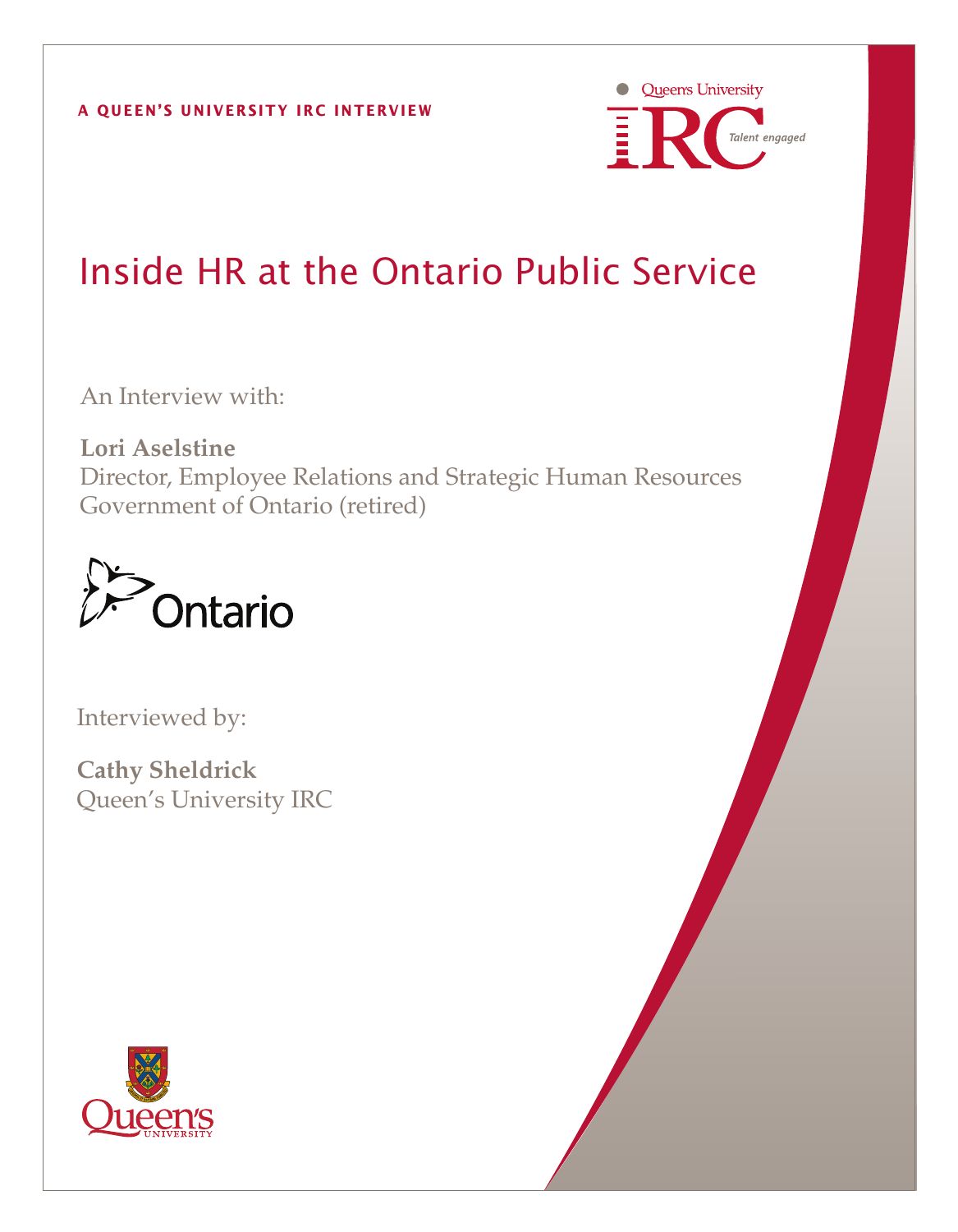ISBN 978-0-88886-558-8 (pbk.).--ISBN 978-0-88886-559-5 (pdf) ©2014, Queen's University IRC Printed and bound in Canada

IRC Queen's University Kingston, Ontario Canada K7L 3N6

Publications' Orders: 613 533-6628

#### **Library and Archives Canada Cataloguing in Publication**

Aselstine, Lori, interviewee

Inside HR at the Ontario public service : an interview with: Lori Aselstine, Director, Employee Relations and Strategic Human Resources, Government of Ontario (retired) / interviewed by: Cathy Sheldrick, Queen's University IRC.

Issued in print and electronic formats. ISBN 978-0-88886-558-8 (pbk.).--ISBN 978-0-88886-559-5 (pdf)

1. Employee-management relations in government--Ontario. 2. Labor policy--Ontario. 3. Aselstine, Lori--Interviews. 4. Civil service--Ontario--Interviews. I. Sheldrick, Cathy, interviewer II. Queens University (Kingston, Ont.). Industrial Relations Centre, issuing body III. Title.

HD8005.2.C23O58 2014 354.9'709713 C2014-906551-5

C2014-906552-3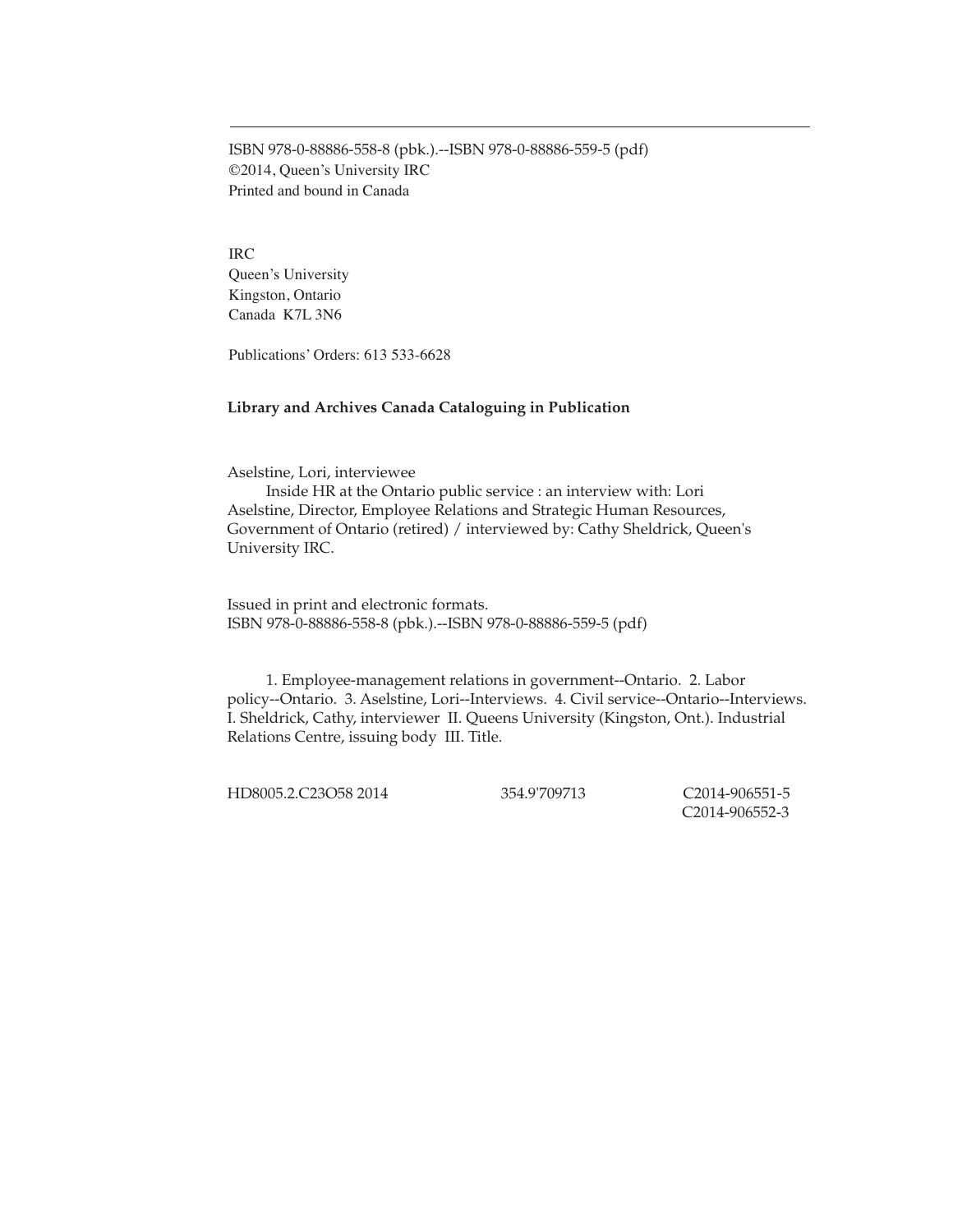*Lori Aselstine has over 33 years of experience with the Government of Ontario, most of which was in the human resources (HR) field. She has held positions such as director of Ontario Public Service labour relations, director of Broader Public Sector labour relations and director of strategic human resources business. Lori is a strong leader in the Ontario Public Service, who has established a reputation as a skilled relationship-builder and problem-solver. In April 2014, as Lori began her retirement from the Government of Ontario, she sat down with Queen's IRC's Cathy Sheldrick to talk about her career, the HR profession and practising HR in an environment that is 85% unionized.*

#### **What prompted you to join the HR profession?**

I started off wanting to work in the public service. I had a Bachelor of Science in Kinesiology from the University of Waterloo, and right out of school I was hired to work as a kinesiologist at Southwestern Regional Centre, a developmental services facility run by the Ontario Ministry of Community and Social Services.

I wasn't managing people, but it was my first time in a big institutional setting where I got to actually look at the ways in which people were managed to do work. I decided that was something of interest to me. My dad had been a manager in his organization and I loved to hear the stories that he told about managing people who had previously been his peers, particularly in a unionized environment. So I started going to evening school while I was working to learn more about human resources. The more courses I took, the more sure I was that this was what I wanted to do.

#### **In your role as a senior HR practitioner with the Government of Ontario, what did you do?**

I have had a lot of roles. That's the really great thing about being in the public service – there are so many ministries that do so many different things. There are so many different types of HR jobs, specialties, and generalist jobs to choose from.

I started out as a human resources generalist with the Ontario Ministry of Natural Resources in northern Ontario in Kenora. I'd never been to that part of Ontario. I didn't really know where I was going but thought, "What the heck! Here's where I'm going to start." I did generalist work for three years in the north. There was a lot of grievance activity at the time, so I got pretty passionate about dispute resolution and managing the relationship with unions.

Then I switched jobs to be a staff relations officer with the Ministry of Natural Resources and transferred to Toronto, and then to Peterborough. The majority of my job, probably eighteen years of my public service, was in labour relations to one degree or another. So I was managing relationships with the unions, managing relationships between managers and the unions, doing grievance management and collective agreement interpretation. I was responsible for labour relations at the micro level.

After that I went back to a generalist role – I was manager of labour relations and HR generalist services for the Ontario Ministry of Finance in Oshawa. Then I had

*I have had a lot of roles. That's the really great thing about being in the public service – there are so many ministries that do so many different things. There are so many different types of HR jobs, specialties, and generalist jobs to choose from.*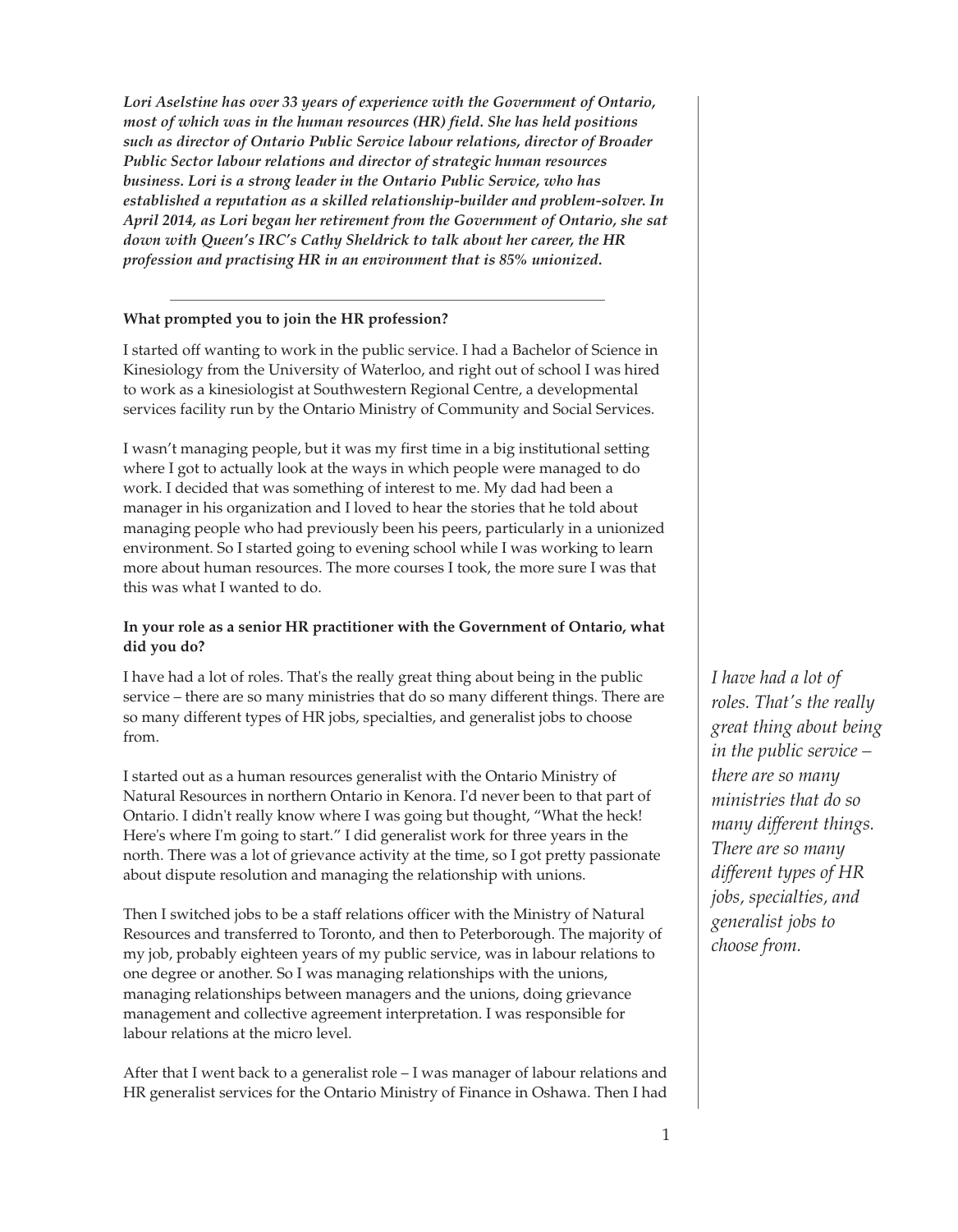a stint as the government's "lead" for broader public sector labour relations. The purpose of that position was to develop relationships in the broader public sector organizations, because they get the majority of their funding from the government, and government has a vested interest in how those organizations are managed, particularly how they manage their labour relations.

Next, I moved to a manager position with the Ministry of Government Services (at the time the section was call the Negotiations Secretariat). My role was to provide ministries with advice and guidance on collective agreement interpretation and administration, and manage policy grievances filed by the unions' corporate offices.

Over time, the public service implemented a transformation of its human resources function, and the Negotiations Secretariat became the Centre for Employee Relations, and I became its Director. In my previous roles at the ministry level, my responsibilities for grievance management were at the micro level; in this role, it was much more about our relationship with the unions at the corporate or macros level. It was much more about relationship building with the executives, and dispute resolution at the corporate level.

While I did have a role in supporting collective bargaining, my job had more to do with how you work with the union to ensure that throughout the life of the collective agreement we're doing things that move the relationship forward. Maybe we negotiated a piece of the language that sounded great at two o'clock in the morning when we signed the deal, but didn't work quite so well when we actually got to implement it. So, what can we do during the life of the agreement to give life and meaning to what we agreed to, if the language that we wrote didn't exactly work?

Over the four years I spent as the director for the Centre of Employee Relations, I really developed an interest in alternate service delivery initiatives, and the impact those have on bargaining units. So much of the public service was undergoing fundamental transformations. The size of the public service over the years has gone down, it's gone up, it's gone down, it's gone up. One of the things that government has always wanted to do is control the size of the public service so that they can control salary and wage expenditures.

That meant a fundamental change in the way that ministries manage their work. Over the past two to three decades we've seen ministries that were very hands on and did a lot of operational work at the local level, stepping back and starting to do more policy work, more directional work. For example, in the Ministry of Natural Resources, in my first go-round there we did fish stocking and tree planting. That Ministry doesn't do that anymore. They manage the legislative framework that allows other organizations to do it, and they fund other organizations to do it, but they don't actually do that operational work anymore.

A lot of ministries were shifting more towards "steering the boat" instead of "rowing the boat." I had a real interest in that. I had done some work with alternate service delivery when I was with the Ministry of Government Services (providing labour relations advice to ministries), and I wanted to get my feet wet actually managing some of that outsourcing. So I took on the role of strategic HR

*While I did have a role in supporting collective bargaining, my job had more to do with how you work with the union to ensure that throughout the life of the collective agreement we're doing things that move the relationship forward.*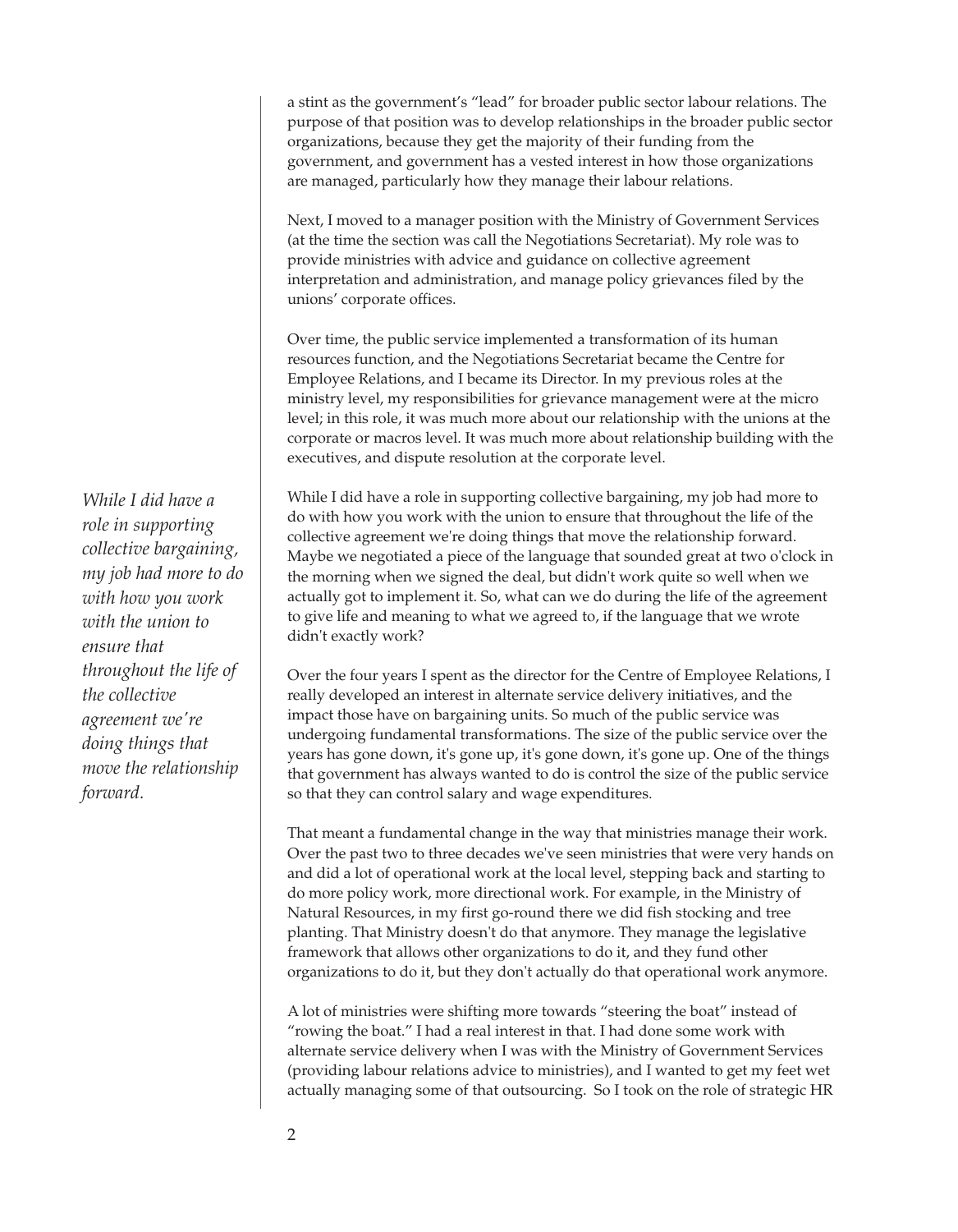director for the Ontario Ministry of Health and Long Term Care to help them with the transformation of the health sector. That included the movement of functions out of the Ministry of Health and Long Term Care into the broader public sector – things like the local health integration networks, the movement of unionized staff who were typically, over the years, part of the Ontario Public Service, and moving them out into these other organizations.

After I'd done a bit of that work for the Ministry of Health, the Ministry of Natural Resources asked me to come back – almost where I started my career – to help them with their transformation. There was a significant need to transform the work that the Ministry did and really reinvent the Ministry as a policydriving organization going forward.

That's the beauty of working in the public service. You can pick something and just do that and get very specialized in it, or you can go around and do a whole bunch of different things. I've been a compensation specialist, I've been a labour relations specialist, I've been an HR generalist, I've been a manager, I've been a director. I've been all over the province. I've been in operational ministries, policy ministries, and central agency ministries.

People say to me, "you've worked at the same place your whole career." I've had one employer, sure, but I've had a dozen different jobs over 33+ years. I couldn't ask for a better place to work.

## **The Ontario Public Service is 85% unionized, making it a fairly complex working environment to manage. What impact does this have on the human resources and labour relations professionals working in the Ontario Public Service?**

The 85% unionized for the Ontario Public Services is really an interesting context for the work that we do. We have three unions that are what we typically consider trade unions under the Ontario Labour Relations Act. We also have associations that we have agreed to voluntarily recognize, and treat them as if they are a union, but they're actually not a union per se under the Act. For example, the lawyers in the public service have two organizations that represent them - typically in any other organization, they would not be unionized, but in fact we do bargain with them on limited terms and conditions. So that's what gets us to the 85%.

The make-up is interesting because OPSEU is our biggest union and they are also a large union outside of the Ontario Public Service. They've grown by leaps and bounds in the broader public sector. They've parlayed the outsourcing and the divestment that the government did out to the broader public sector, into an ability to unionize those folks. Sometimes it's an automatic unionization because of the terms of the divestment. Other times, they've actually had to go out and have a union drive to sign people up.

We have different relationships with different unions. The relationship we have with some of our unions is not what I would call mature. In some cases, we have not had a relationship for very long. Other ones, we've had a relationship for a really long time but it's not a mature relationship because we don't get together

*People say to me, "you've worked at the same place your whole career." I've had one employer, sure, but I've had a dozen different jobs over thirty-four years. I couldn't ask for a better place to work.*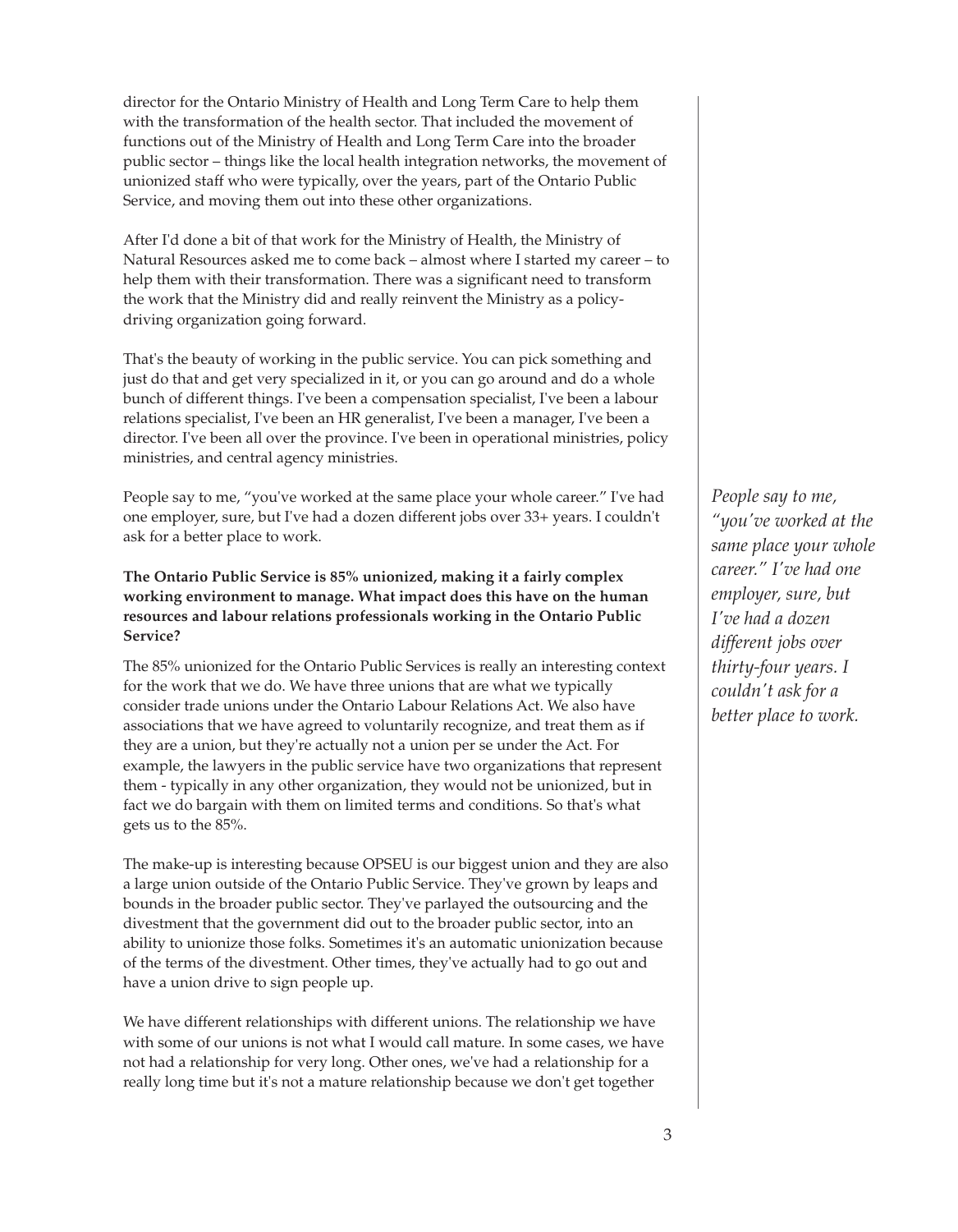often enough. We're not in a position to resolve as many issues as we are with other unions, so the relationship really isn't solidified.

What impact does 85% unionized have on us as a profession? It's profound.

It does not matter one iota if you got A+ in every course you took, whether you know the answer to every question somebody would ask you about a collective agreement, or if you know all of the rules in all of the different various pieces of legislation that apply, if you don't have a good relationship with your bargaining agent partners, you're not going to be successful.

You have to understand what it is unionized employees want. You have to understand what a union corporately, as an organization, as an actual entity, wants and needs. You have to understand how to make a relationship work between the folks on the union side and the folks on the management side.

I think too often, HR professionals try to own the issues with the union. The issues aren't between union and HR, they're between the union members or the union representatives and managers. We're there to assist managers to resolve issues, to actually anticipate issues, to come up with options to help them resolve issues, and to provide advice and guidance to managers as the managers deal with their unionized employees. Often managers come and say, "Can you just fix this for me?" The answer is, "No, but here's how I can help you do that."

I think that's often a piece that's missed when I talk to people in the profession, particularly younger folks as they're starting out. They feel like they have to solve things themselves. Maybe it's that way in a non-unionized environment because the organization is coming to you as the HR professional and just wants the answers from you. That's different than in a unionized environment, where an employee files a complaint with their manager or raises an issue with their manager, and the manager comes to you and says, "how can you help me resolve this?"

Labour relations, in my view, is nothing more than trying to resolve issues that arise. The better equipped HR generalists are to give good advice and assist managers by anticipating the labour relations issues that might come up as a result of some plan of action on just about anything, the less contentious labour relations become.

If you've got a bunch of people at the front lines giving bad advice and it turns into labour relations issues, then your labour relations people are much more visible because they have to get involved more. My preference is to equip the people at the front line to do a good job so that there's fewer and fewer issues coming up, or when they come up they're issues of genuine contract interpretation as opposed to interpersonal issues. Then the labour relations specialists can focus on determining the factual dispute between the parties, as opposed to dealing with complaints like "I don't like the way I got treated" or "you gave me the wrong amount on my pay," or "I'm entitled to overtime."

It's critically important to equip our front line HR practitioners with the skills to provide advice considering the bigger picture – understanding the broader

*The better equipped HR generalists are to give good advice and assist managers by anticipating the labour relations issues that might come up as a result of some plan of action on just about anything, the less contentious labour relations become.*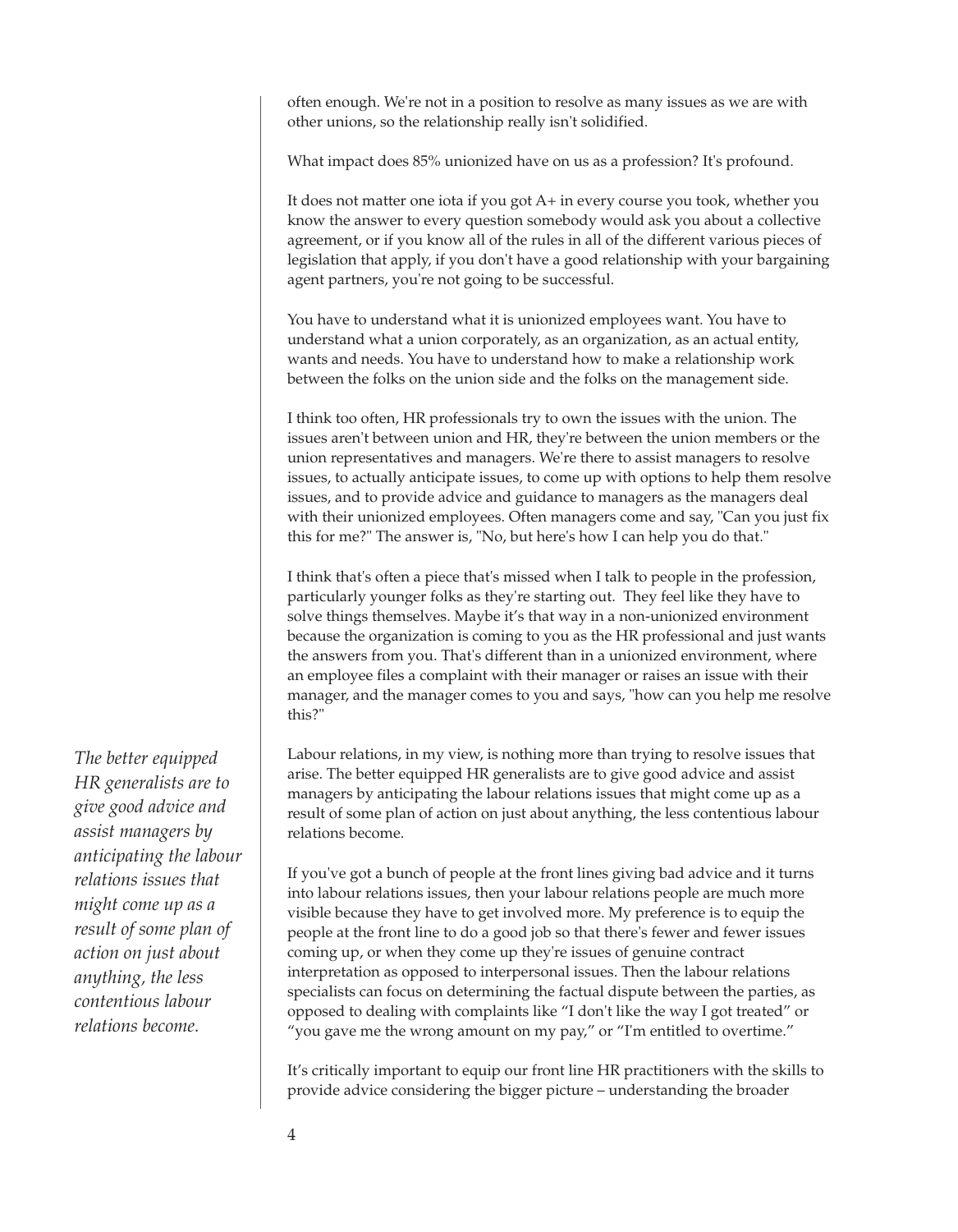impact of that advice, and the implications for labour relations not just at the micro level. Although I was a labour relations (LR) specialist for many years, I think the best LR professionals are HR generalists who have grown into the role by virtue of their experience on such a wide range of issues.

## **The government often plays the role of the employer and the role of the legislator. What challenges and opportunities does this present to HR and LR professionals in the OPS?**

We are certainly in a very, very interesting dynamic with our unions, given that the government of Ontario is both the legislator and their employer. We're in a unique position. In a strike situation, particularly in the schools or in some municipal strikes, the employer is also the government. They can legislate people back to work.

If you listen to the unions that we deal with, they will say this really dampens their ability to hold a meaningful strike. They have told me it changes the way in which they conduct themselves. I'm not so sure I've actually seen that. I think if you look at the communications that have gone out about prior strikes in the Ontario Public Service, my recollection is you have not seen the government come out and speak in the media about "if people aren't back to work, we're going to legislate them back." What you do see though is the unions going out and saying, "we can't believe it, we think we're going to get legislated back." The whole idea of being legislated back to work, how bad that is for unionized employees and how that dampens a strike, really in most cases comes from the union. It doesn't come from the government. It does, I will admit, in the context of education, universities and public schools, but you don't really see it in the Ontario Public Service. In the broader public sector perhaps, but not as much in the Ontario Public Service.

It's an interesting dynamic for us as HR professionals because we're never too sure what the government's going to do. I would venture to guess in a collective bargaining context in the private sector, you've got everybody at the table you need to have at the table. The owner is probably there. If not the owner or representative of the owner, people from the company are there. People who can make a decision are there. It's a bit more difficult for us in the Ontario Public Service because although we get our mandate to go and bargain, the actual decision maker in some cases is not there. The Premier is not there, the chair of Management Board of Cabinet is not there. On occasion we do have to go back and talk to our principals because we don't have 100% of the authority to do things at the table. That makes it a bit difficult for us.

Interestingly enough, one of our unions puts that to us on occasion. We'll say no and they say, why don't you just go back and check that with so-and-so. They'll actually say "I was speaking to the minister last night and he said..."

It is challenging to work in a political environment and yet stay neutral. It's our job to stay neutral. We serve whichever government is in power at the time. It's a *We are certainly in a very, very interesting dynamic with our unions, given that the government of Ontario is both the legislator and their employer. We're in a unique position. In a strike situation, particularly in the schools or in some municipal strikes, the employer is also the government. They can legislate people back to work.*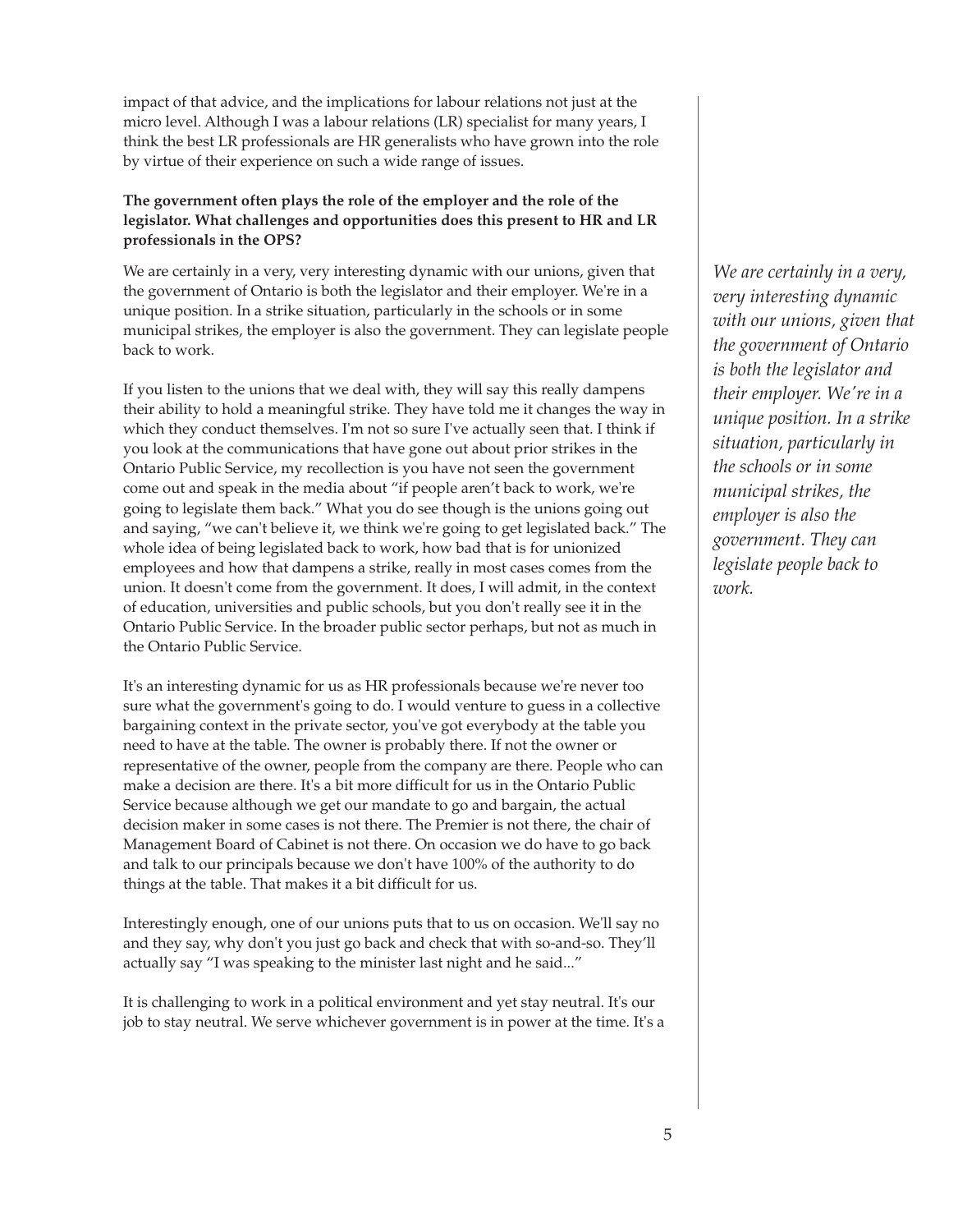non-partisan public service, but it is difficult when you're taking direction from politicians who, from time to time, will change their minds.

#### **What are some of the biggest challenges and opportunities that HR professionals face today?**

I'd have to say the biggest challenge that we face in the public service, and I hear that people face in other organizations as well, is getting a seat at the executive table.

It's a challenge for our clients to understand the value of having labour relations and human resources people at the table when they're starting to think about the kinds of things that they want to do and implement. But that's the opportunity as well - getting in there on the ground floor, before ideas, concepts, and actual programs are ready to be implemented and they call us up and say, "Can you help us implement this?" We look at page 3 of their 15-page document and say, "Oh, you can't do that and you can't do that..."

The challenge is really building a relationship and a rapport with the executives so that they understand the value-add of human resources. I don't know if it's the same in the private sector or broader public sector now, but in the public sector we seem to be a bit farther behind I think in terms of that relationship. My view is that human resources was so often seen as nothing but payroll and grievance management.

I don't know how many times managers, early in my career, called me up and said, "I have a human resources issue in my unit. Can you fix it?" I actually had a manager once say to me, when I was trying to help them sort out an issue with a very difficult interpersonal relationship between a couple of employees, "It's a people issue. You're human resources. You deal with it. I get paid to manage the program, not deal with people problems – that's HR's role."

It was one of those big "aha moments" for me. My response was "No, you're a manager, and as a manager you are being paid to manage people – this is an integral part of your role as a manager."

I think that was actually quite a defining moment for me, a real turning point in my career where I realized I had to do a better job at explaining to managers what their role was in the organization, and how it was that we could help them deal with what is a fundamental part of their job. It's 85% unionized. Your job is going to be dealing with people. It's going to be dealing with unions.

I think it's fairly typical in the public service, particularly because of the way in which our compensation plan is structured, that you reach a point in your career where you're a great technical person, but there is nowhere to go except into management. We take people who are fabulous technicians, brilliant strategists, great policy people, and in order to promote them, we make them managers. Suddenly they're out of their element and uncomfortable in their role. So they'll go to what's comfortable and what's comfortable is the policy, the program, and the technical work, because we didn't do a good job getting them ready to manage people.

*I'd have to say the biggest challenge that we face in the public service, and I hear that people face in other organizations as well, is getting a seat at the executive table.*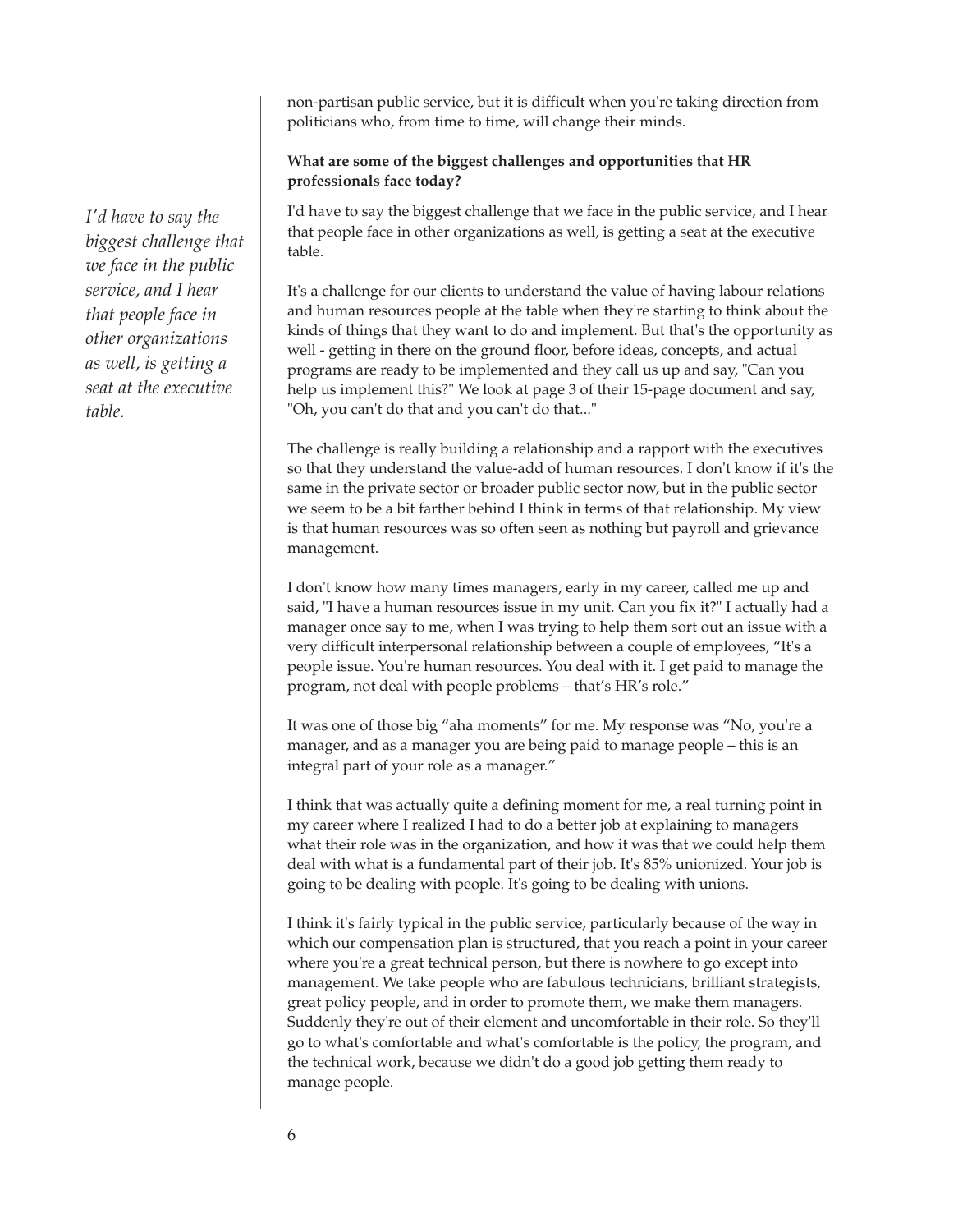In the Ontario Public Service, we embarked on a fairly well thought-out plan for developing talent in managerial ranks to make sure people understood that once they got into these jobs, they were not going to be making the widgets. They were going to be managing the people who are making the widgets and making decisions about strategically what's the best way to do that. How do you engage people? How do you keep them engaged? What kind of relationship do you have to have with your suppliers? All of that.

That is a very, very different skill set and something that is important for us as HR professionals to instill in the executives in the organization. They have to understand that they're not running a whole business over there and we're just an add-on over here that can come in occasionally and help. We're actually there from day one, from the ground up, to help them stay clear of the pitfalls of human resources management that can bring a really brilliant strategy to a screeching halt oh so quickly.

## **As a senior HR professional, what skills and knowledge do you think are essential for an HR professional?**

The ability to listen and to understand what people are actually saying is absolutely critical. They don't often articulate it well, so understanding what the underlying issues are and what they actually mean (as opposed to what they are saying), is critical. So many times I have had people tell me something and I'll think, "I'm just not sure what that meant." Probably early in my career I just would've let it go. Now I probe a bit more because I realize there's something I heard way over there that's something completely different. Then I think, "Okay, those two things are on a track that are going to converge at some point." It's critical to have the ability to connect the dots.

Expertise and skill in fact-finding is critically important. So much of what we deal with, at least in my context, is differing opinions on an issue. Whether it's a number of people witnessing the same incident and they all have a different take on it, or just having to look into a question of an interpretation of the collective agreement. For example, a manager comes in and says "I have this employee, this is the situation. Here's how I handled it. What could I do differently? Was that the right way to do it?" Given that there's different rules for different bargaining units, I learned early on to ask fundamental questions like, "Which bargaining unit are we talking about?"

What's different in fact-finding in terms of investigations – and there's so many workplace investigations that we get involved in – is an actual skill around interviewing people. Not just when you're doing an investigation into some kind of wrong doing, but actually the first time you're talking to a client about something. It's critical to know the kinds of questions to ask, how to get answers out of people who are doing their best, whether overtly or inadvertently, to completely ignore your question and answer something else. You have to understand what might be behind that. Is it because they really don't know? Is it because you haven't asked the right question? Is it because they don't want to tell you the answer? I don't think the HR profession has enough people skilled in actual interview skills.

*Expertise and skill in fact-finding is critically important. So much of what we deal with, at least in my context, is differing opinions on an issue.*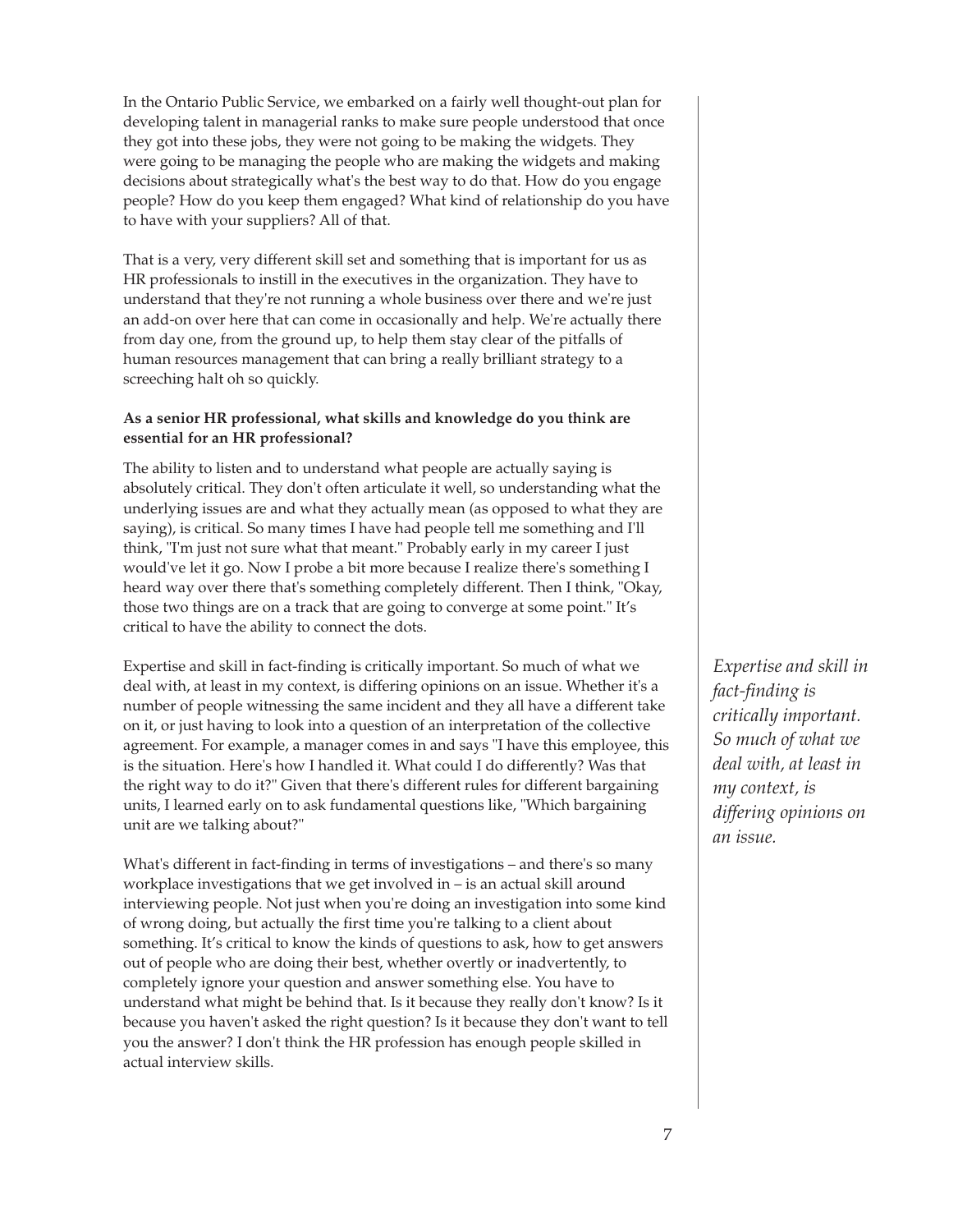Over my career I've listened to a number of people who have done lots of investigations in their lives. I find it quite fascinating to talk to them about the process they set up for how they're going to go about an interview. You have to be mindful of different directions that your inquiry will take you to and be able to think on your feet. You've got your plan, you've got all your questions, you're asking them and then an answer takes you somewhere else. Being skilled enough to know what to ask next so you don't ignore what they said, because whether they meant to or not, they're giving you a hint at where this ought to go and it wasn't where you were thinking. You have to be open enough and receptive enough to know to go in that direction. Sometimes you don't want to go in that direction because it's just a big red herring. But getting better at that is one of the things that people coming into the profession need to do. You need to be able to interview people and you need to be able to analyze the information you get and draw conclusions and develop options and advice as a result of that.

I think people also need to keep on top of the developing issues in the HR field. Probably a couple of hours of my week is a media scan. I don't know how many times people have said to me in the context of a conversation, "How did you know that?" I'm not really sure how I know, other than I just absorb things that are part of the context in which we're working. It's so important that HR folks understand things like, what's on the legislative docket? What things are happening in government that relate to employment law? What kinds of things are before the courts? What kinds of decisions are being made by arbitrators? In some cases, what's going on with our competitors? What's going on in other jurisdictions? What's the context within which we're working? What are the plans that are happening in the company or your particular employer that you need to be mindful of?

One of the things, particularly in the Ontario Public Service, that I say to staff a lot when they ask me, "What do I need to be good at?" I say, "Small 'p' politics." You have to understand the politics in your organization – and by that I mean the dynamics and the context. You have to know who's in, who's out, who's backing who. Understanding who's got the power is critically important in a unionized environment. You often have an elected group in the union and they're actually not the powerhouse. Same goes for the management side of the equation. They're not the people you need to convince. You have to understand all of the dynamics that are going on in the background and be able to make connections between what you're being asked to do in your job, the advice you're being asked to give your clients, and how all those things affect it. The ability to see the forest for the trees and how those things all connect is critically, critically important.

## **In your view, how can HR professionals and the organizations in which they work ensure that HR plays an integral role in the development of corporate strategy and performance?**

Part of getting a "seat at the table" and being viewed as a valued partner is not just what you say, but how you say it.

I don't think it's the role of HR professionals to simply say, "No." If a client brings in an idea and the idea so obviously just flies in the face of employment law, for example, then sure, you can say, "No, you can't do that." But it doesn't stop there.

*You have to understand the politics in your organization – and by that I mean the dynamics and the context. You have to know who's in, who's out, who's backing who.*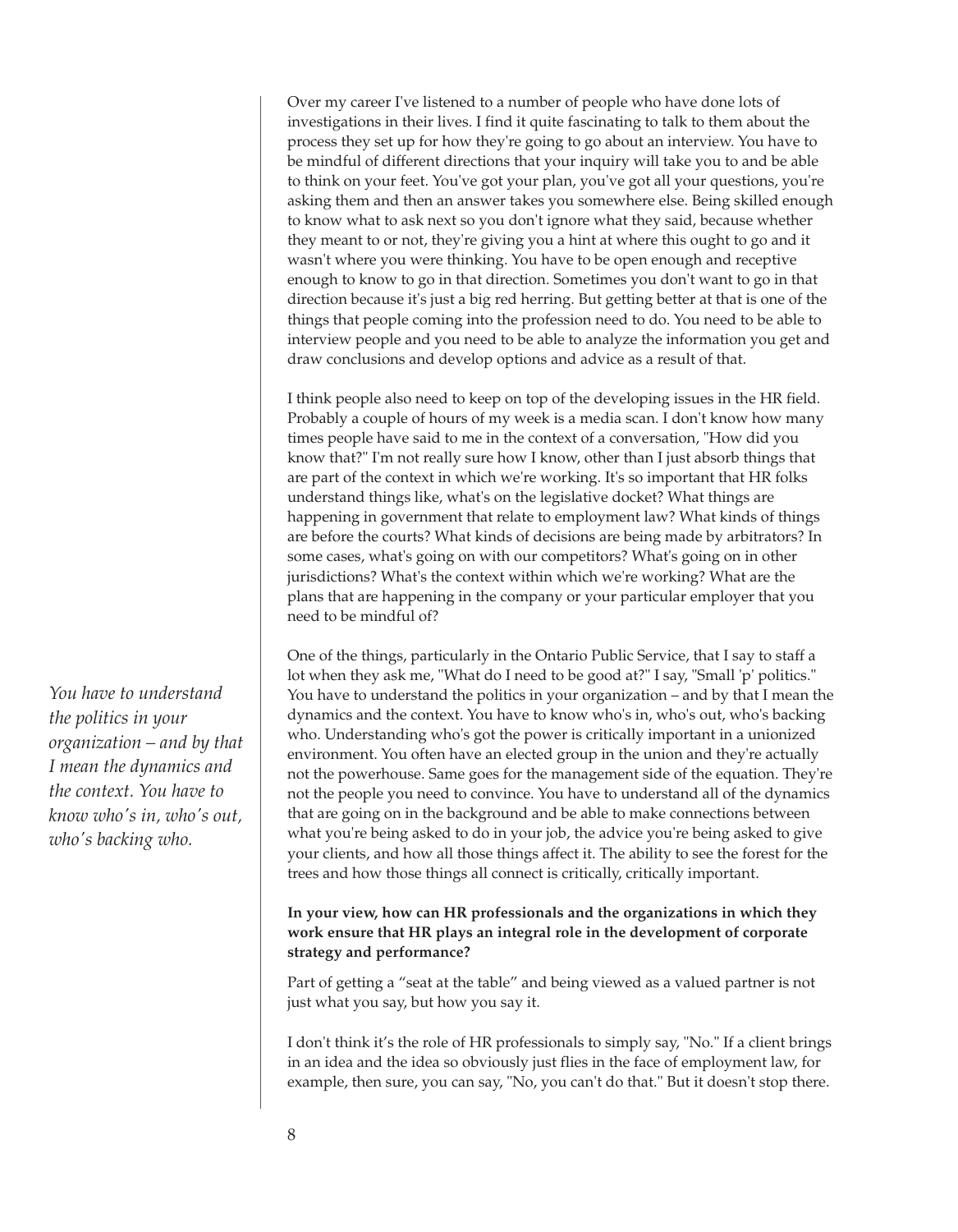It's so much more about, "Let me understand what it is you're trying to accomplish and let me help you figure out the best way you to get there. Let's develop a bunch of options for you and we can talk about the pros and cons of those options and take into account the risk tolerance of the organization, and the risk tolerance of you as an individual leader in the organization."

The more our clients see us as enablers, the better chance we're going to have to get a seat at the table early on, and become a valued advisor where we're actually getting asked for advice up front.

## **Given the challenges facing HR departments, how do you see the HR profession in Canada changing over the next decade?**

We've got a real push in the public service for alternate work strategies – work at home, tele-work, commuting work, hoteling, all those kinds of things. That brings with it a whole host of challenges in managing expectations around the employment relationship. I think we need different strategies going forward for employee engagement, compensation, etc. because the types of things people are looking for are different. It's less about money and more about opportunities, time off and work-life balance kinds of things.

As we try and deal with those things and provide people with the ability to work at home, or work at a different site, or work different hours, different starts and stops, and different work weeks, that brings challenges. How do we meet our obligations under health and safety legislation? How do we actually supervise people and know what work is being done? I think we will run into issues surrounding intellectual property, the use of the employer's equipment, because what's work time and what's not work time?

The context within which we're working is different. If the legislation doesn't keep up with it, we're going to have to figure out strategies to make sure that we can apply the legislation in the work environment that we have. I don't necessarily think that the legislation has to change, just the interpretation for the context may have to change; making sure that HR professionals are able to look at the rules, not just the legislation, but the policies, the programs that are available to people, and look at them from the prospective of first principles. We will need to determine, what was the intent of the document? How do you apply that in today's context? How do you give meaning to the intent of the drafters? That's going to be challenging.

I listen to lots of debates about working at home. What do you do, particularly in our organization that is 85% unionized? What do you do in a strike situation? Someone who is in a union, and who doesn't ever have to come into the office or maybe comes into the office twice a month, what happens when their union goes on strike? Do they continue to work at home? Is the home an extension of the workplace? Does the legislation give the union the right to inspect that workplace? There are all kinds of really, really interesting questions that arise as we move into a different format for work. I think that's going to be a challenge in the coming years.

*We've got a real push in the public service for alternate work strategies – work at home, tele-work, commuting work, hoteling, all those kinds of things. That brings with it a whole host of challenges in managing expectations around the employment relationship.*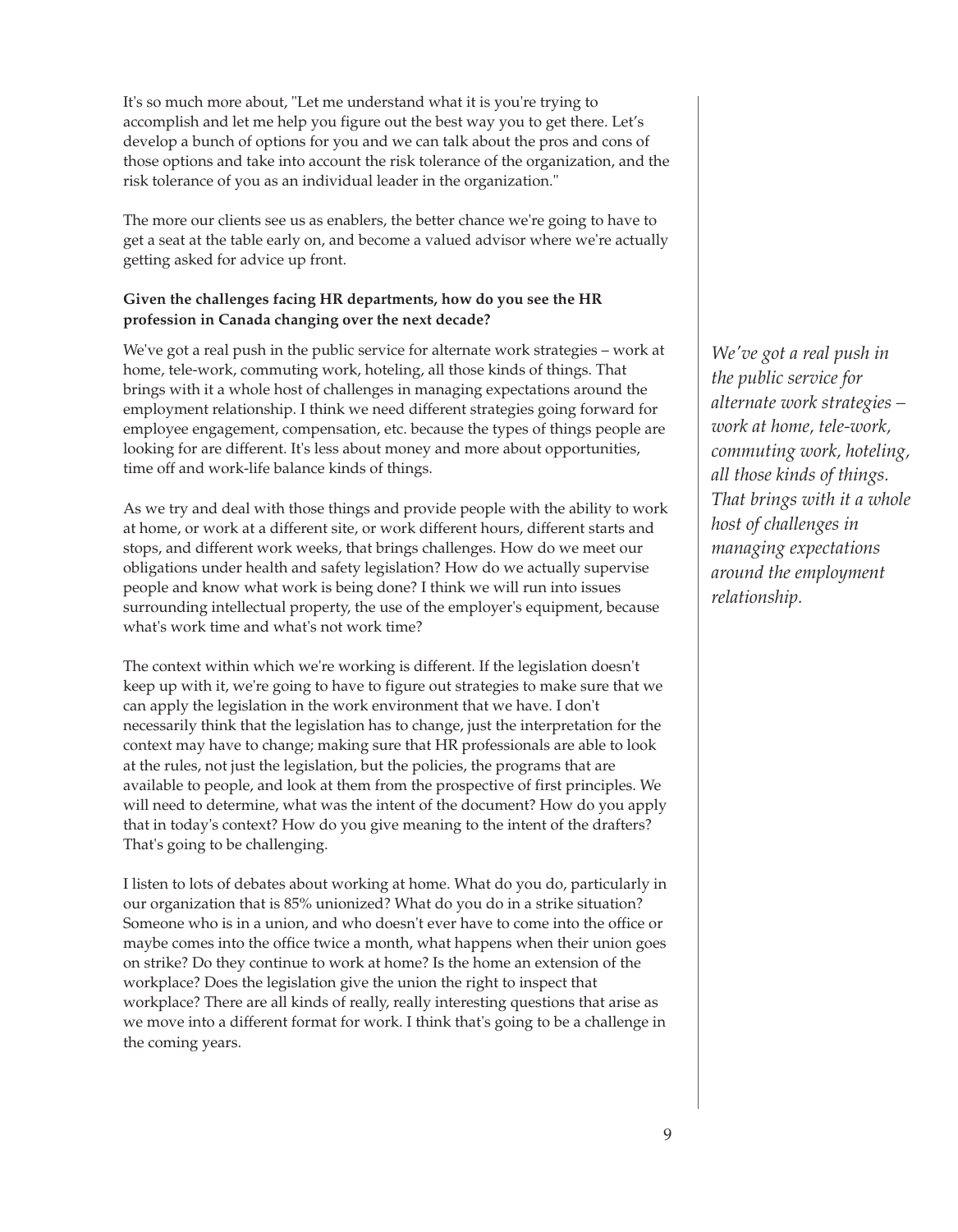#### **Based on your own experiences, what advice do you have for individuals considering a career in human resources?**

I think to be successful, you have to be committed to a lifetime of learning. There's so much changing in this profession. Less so the legislative context, more so about the soft skills, like employee engagement, talent management, and those kinds of things. There is always something to learn about relationship building. I have often said, and I truly believe, the three most important things you need to be successful, are relationships, relationships, relationships. You cannot accomplish anything in HR without good relationships.

There is no such thing as HR if we don't have clients. If we can't help clients do what they need to do, there is no client, and there is no job for us. We'll just turn off the lights on our way out. You have to make sure that you're in a position where you are comfortable with your listening skills, you have to be able to present, and you have to be comfortable talking to people. You have to be true to yourself. You have to have an ethical framework and an ethical standard by which you work, and you have to stay true to it.

There are all kinds of times in my career that my clients have tried to bully me into an answer and I just stuck to my guns and said to myself, "my ethical, philosophical position is I can't do that. It's not my decision to make." I've said to clients, "You don't have to change my mind. I've given you a range of options. I'm recommending this one over here, but you've chosen that one over there. I fully support you making that decision. I've told you the risks of doing that. I've told you the risks of doing it my way. It's ultimately your decision."

I think HR professionals have to remember that it's ultimately the client's responsibility, accountability and right to make the decisions, and that we shouldn't focus our advice in a way that they're forced to take it. It's got to be informed decision making on their part. In order to do that, we as professionals have to understand the context, we have to understand the "small 'p' politics." We have to understand the client's risk tolerance and we have to understand the long-term implications of the things that we advise that they might do.

All of that means that as HR professionals, we have to be dedicated to a career of learning and developing ourselves. If you see an issue coming up that you think is going to be an issue for the organization going forward, then spend the time to do the research. Learn more about it to ensure that you are in a position to help your clients.

Above all, you've got to learn how to develop relationships. If you're a really quiet, unassuming, don't like to get involved kind of person, this is not the job for you.

#### **If you had to do it again what would you do differently?**

I have to say I absolutely love my job. From day one, I could not believe that anybody would pay me money to do what I love to do, and pay me as well as they pay me to do what I love to do. But what would I do differently? I probably would have gotten into HR earlier.

*The three most important things you need to be successful, are relationships, relationships, relationships. You cannot accomplish anything in HR without good relationships.*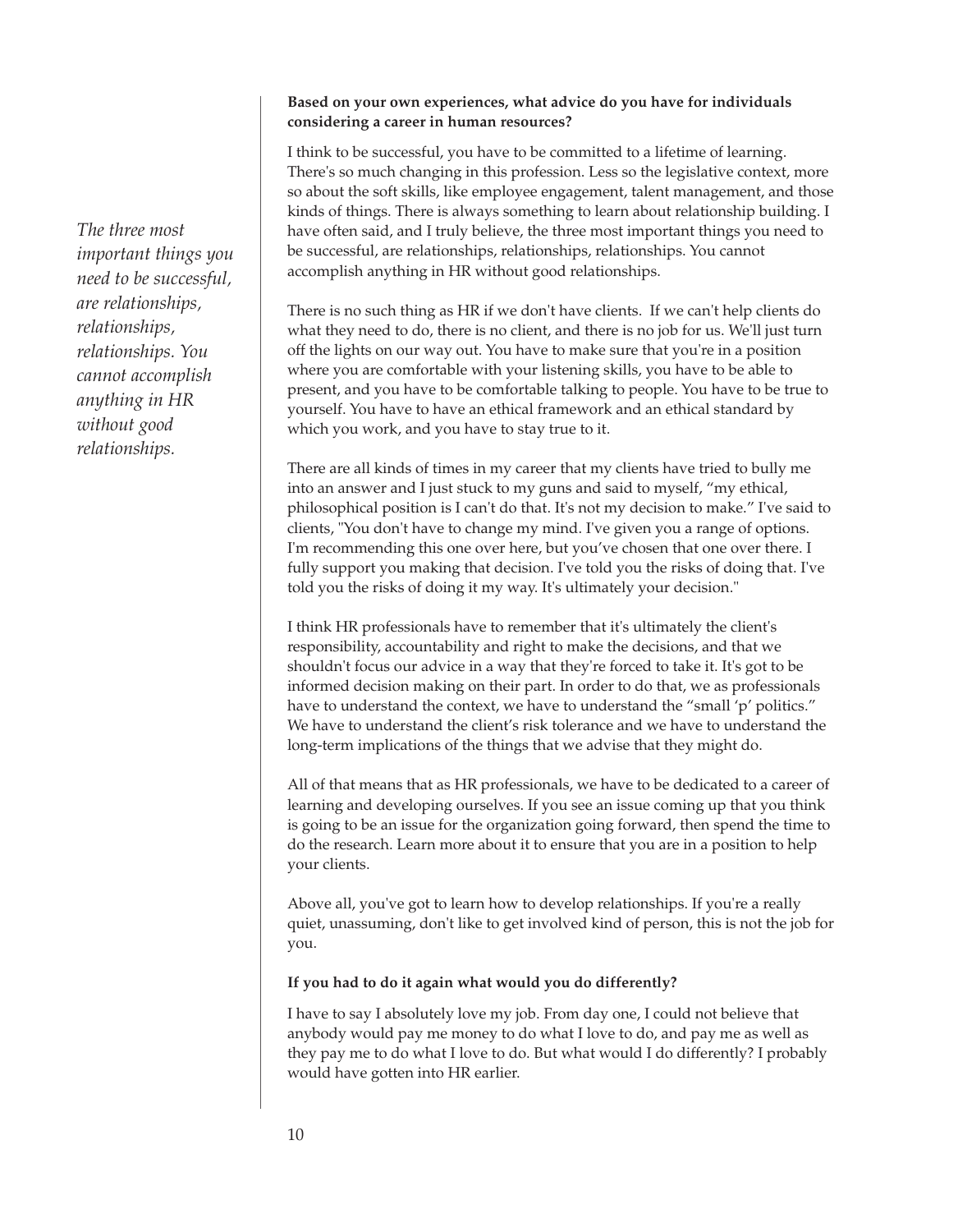I spent the first eight years of my career in what you would typically call a physical rehab setting, and that was interesting. I learned a lot from it. I actually think that a fair bit of what I learned, and used later in terms of investigative techniques in HR, I honed doing physical rehab. It is a big part of what made me what I am today. Yet, I think, I would have liked to have started in HR earlier because I would have had a longer run at it.

I think I would have taken courses in alternate dispute resolution earlier. I think it would have been interesting to have come into that field a bit earlier than I did, because where we ended up in government in terms of divestments, outsourcing, and downloading was such an incredibly interesting time that I felt like I struggled a bit at the beginning. I would have liked to have been better prepared to help my clients through those things.

Actually being able to get to the root question is really important. That's something that I think I stumbled upon and it was partly related to my background in science and the research that we had to do when I was at university. In part because as you start to work on grievances, you just know you have to get at something. I did that by hook or by crook. I just got used to doing it well. If I had to do it differently, I would probably take courses, workshops, actually get some hands on experience doing investigations earlier in my career.

## **You are now retiring from the Ontario Public Service. What prompted you to retire now?**

It's time. Thirty-three years is a long time to work. Together with my partner, we own an organic farm and I have always wanted to farm full-time. I've reached the stage where I'm eligible to retire. I've seen too many people work and work and work well past their retirement and not be able to enjoy their retirement and their life.

I probably will not leave public service completely. I'll certainly retire from my work, but I want to remain active in public or community service. It sounds really cheesy to say I want give back to the community, but I do. Farming is a great way to do that.

*If I had to do it differently, I would probably take courses, workshops, actually get some hands on experience doing investigations earlier in my career.*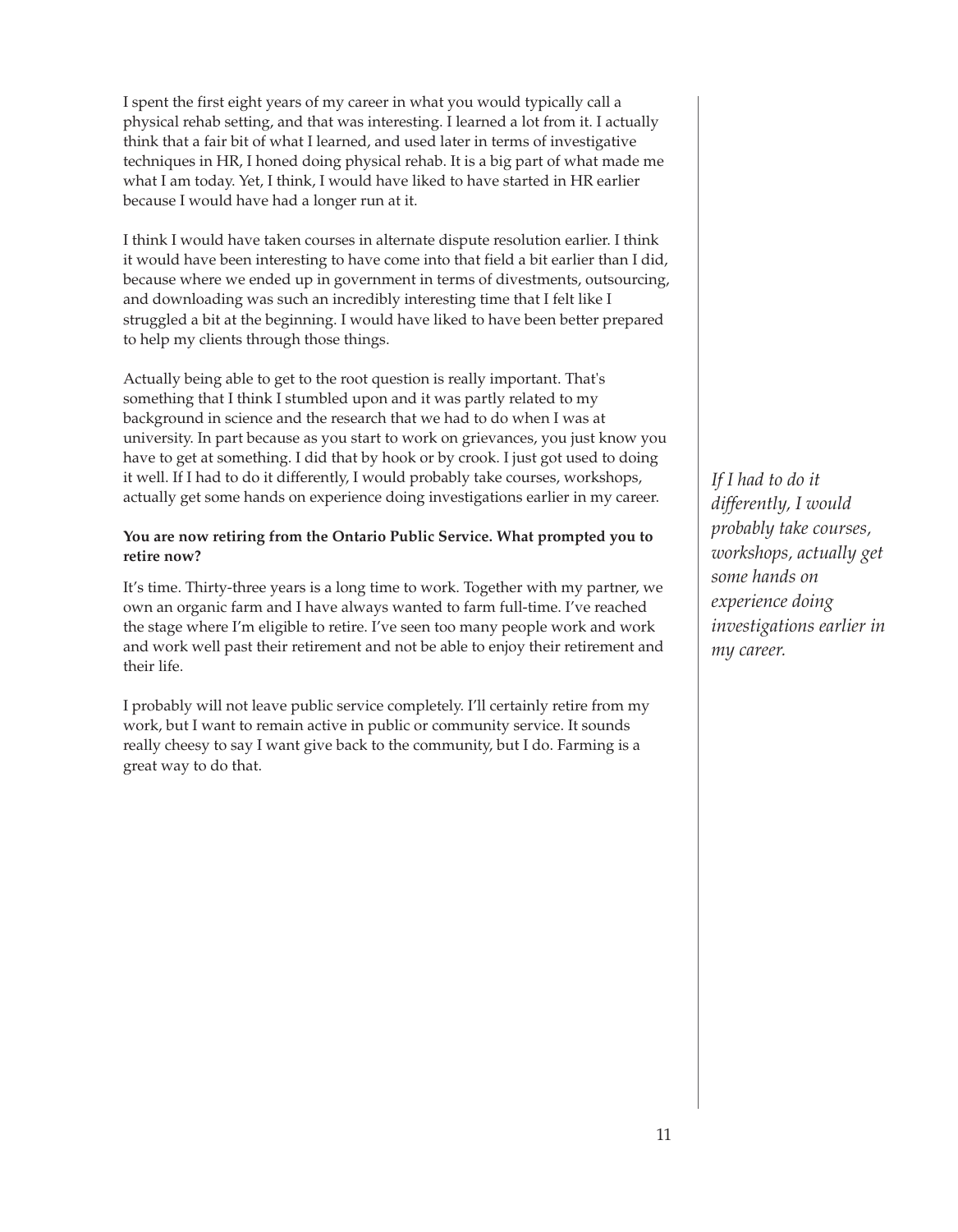

## **Lori Aselstine**

As a career civil servant, Lori has over 33 years of experience in the fields of program management, human resources and labour relations. Lori has worked in all regions of the province of Ontario, in small, medium and large operational ministries, as well as in central agency ministries. She honed her HR leadership skills through a variety of roles, including HR generalist, compensation specialist, LR advisor, manager of LR and HR consulting services, manager of collective agreements administration, director of Ontario Public Service labour relations, director of broader public sector

labour relations and director of strategic human resources business.

In the area of labour relations, Lori has extensive experience conducting complex investigations, developing corporate grievance management/resolution strategies and processes, developing negotiation and bargaining mandates, and managing in a complex union-management environment. As a seasoned LR professional who has conducted hundreds of enquiries, investigations, mediations, arbitrations and negotiations, Lori has established a reputation as a skilled relationship-builder and problem-solver.

Lori holds a Bachelor of Science from the University of Waterloo, a Masters of Public Administration from Queen's University, certification in Alternate Dispute Resolution from the University of Windsor, and certifications in Industrial Relations, Organizational Development, and Advanced Labour Relations, all from Queen's IRC.